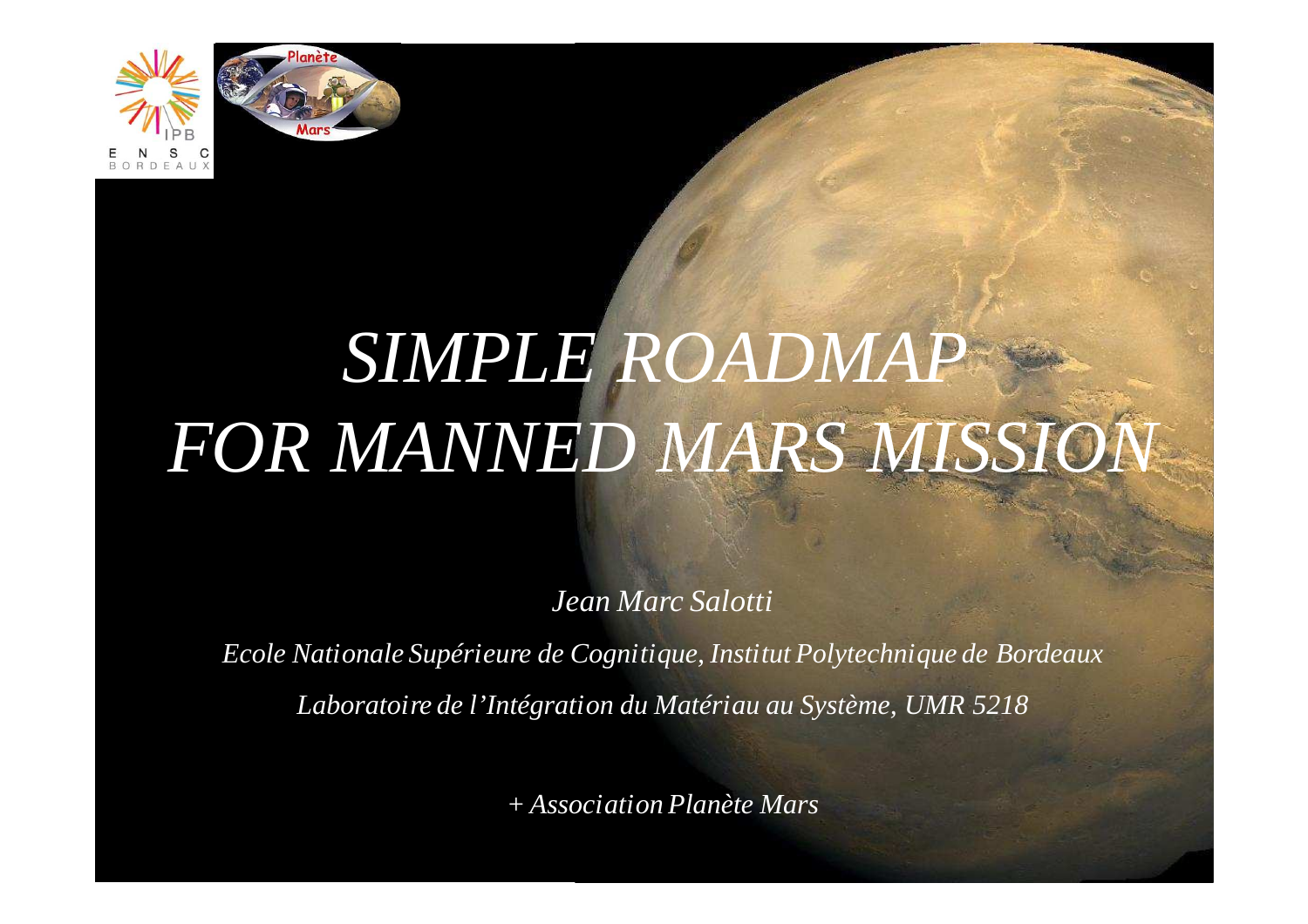#### *Outline*

#### Introduction

- 1. Realistic scenarios
- 2. Mission requirements
- 3. Adaptation of Mars sample return
- 4. HEO mission

#### **Conclusion**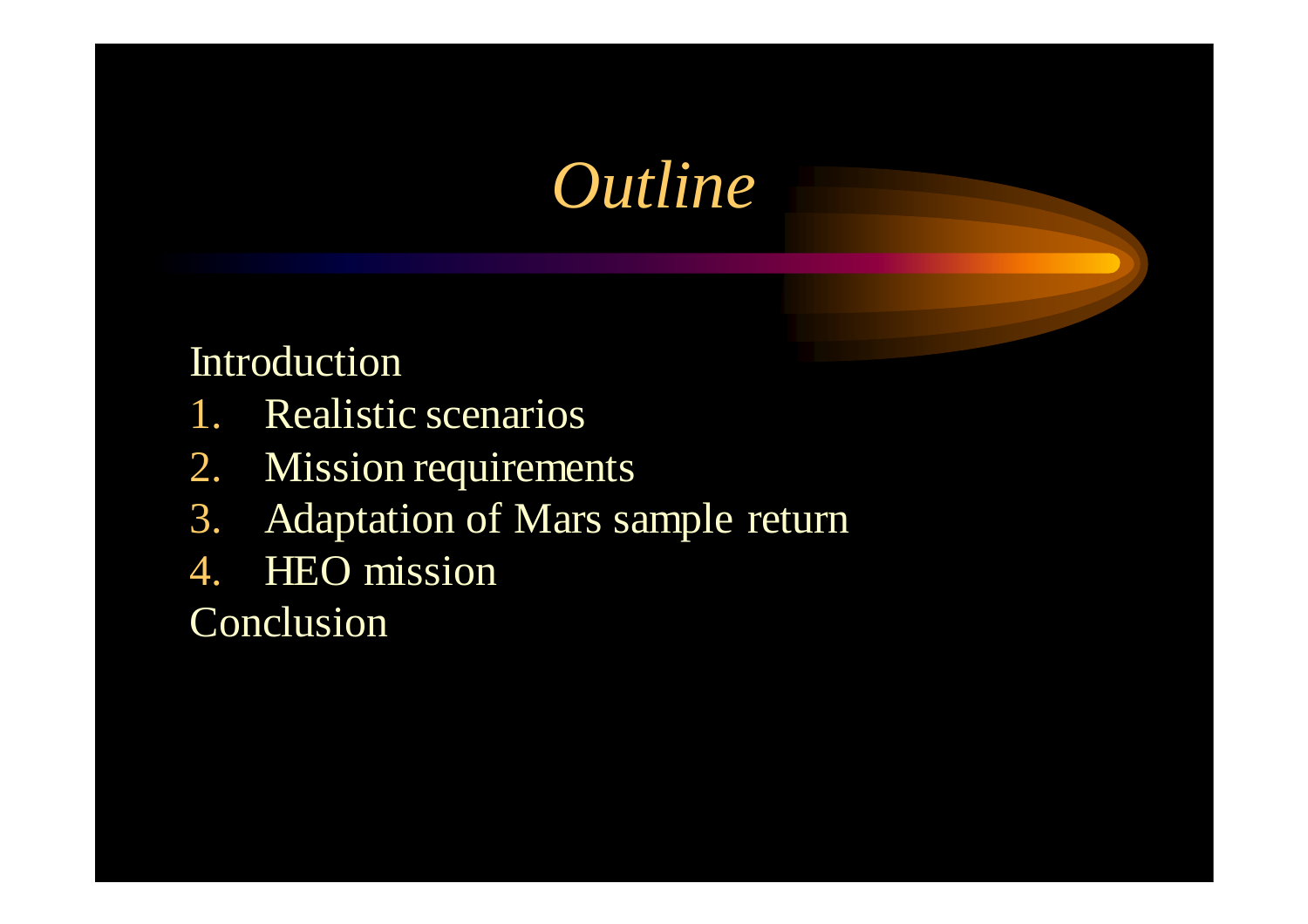#### *1. Possible scenarios*

Recent studies sugges<sup>t</sup> important simplifications for the first human mission to Mars [1], [2].

- Smaller crews (3 or 2x2)
- $-<$  33 tons for the landers, cargo or habitat  $\Rightarrow$  simplified EDL
- $<$  46 tons for the interplanetary vehicles  $\Rightarrow$  no LEO assembly
- All chemical
- All aerocapture
- In situ propellant production
- 4 to 6 vehicles is probably manageable

[1] J.M. Salotti, Revised Scenario for Human Missions to Mars, Acta Astronautica, vol. 81, p. 273-287, 2012.

[2] J.M. Salotti, Small vehicles for a robust mission to Mars, International Conference on Space Exploration, Paris, France, 17-19 December 2012.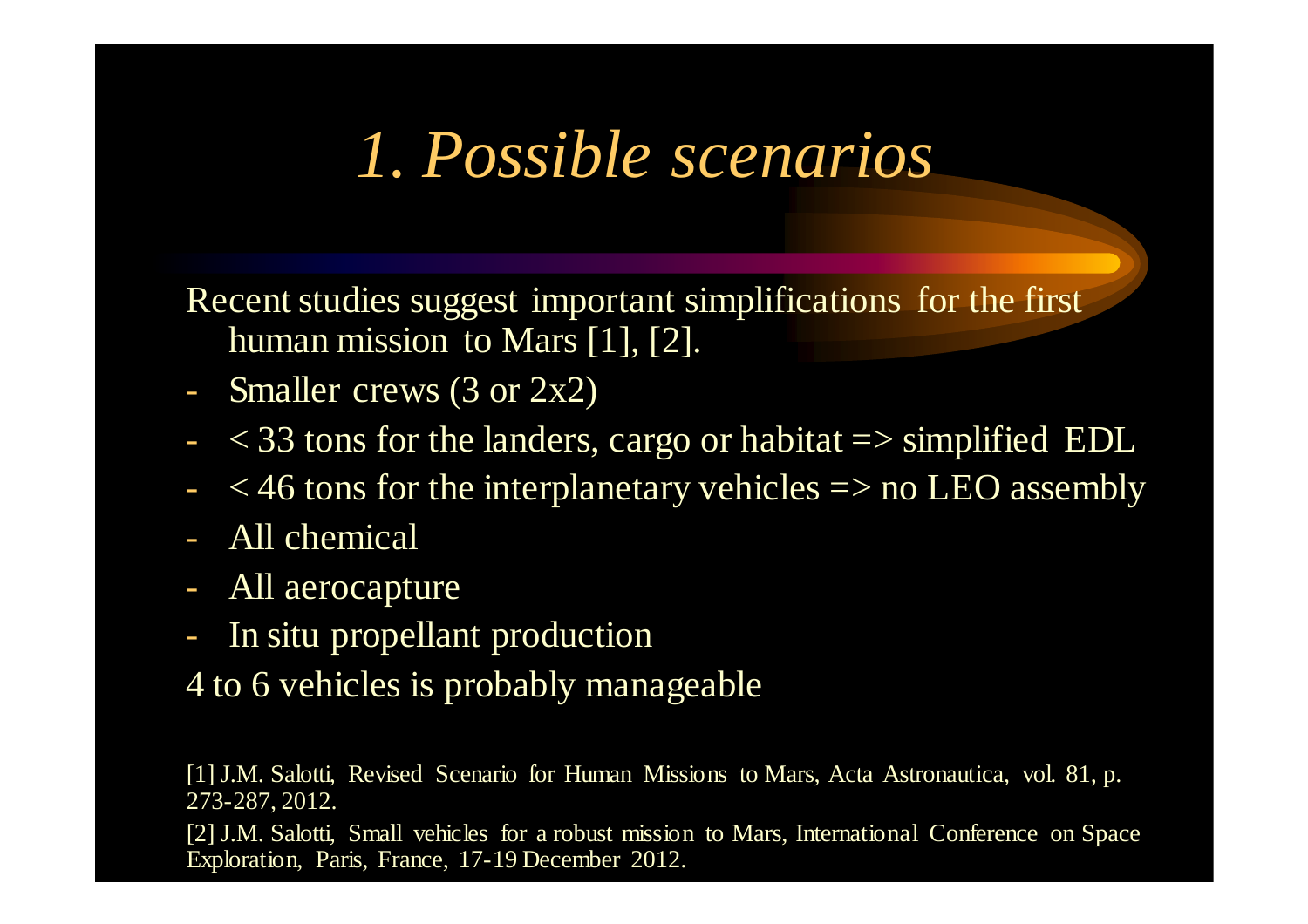# *2. Mission requirements*

Man rated space systems

- ⇒ Strict qualification procedures
- $\Rightarrow$  Must be flight proven
	- $\mathcal{L}_{\mathcal{A}}$ Same configuration
	- $\mathcal{L}_{\mathcal{A}}$ Same environment
	- $\mathcal{L}_{\mathcal{A}}$ Same lifetime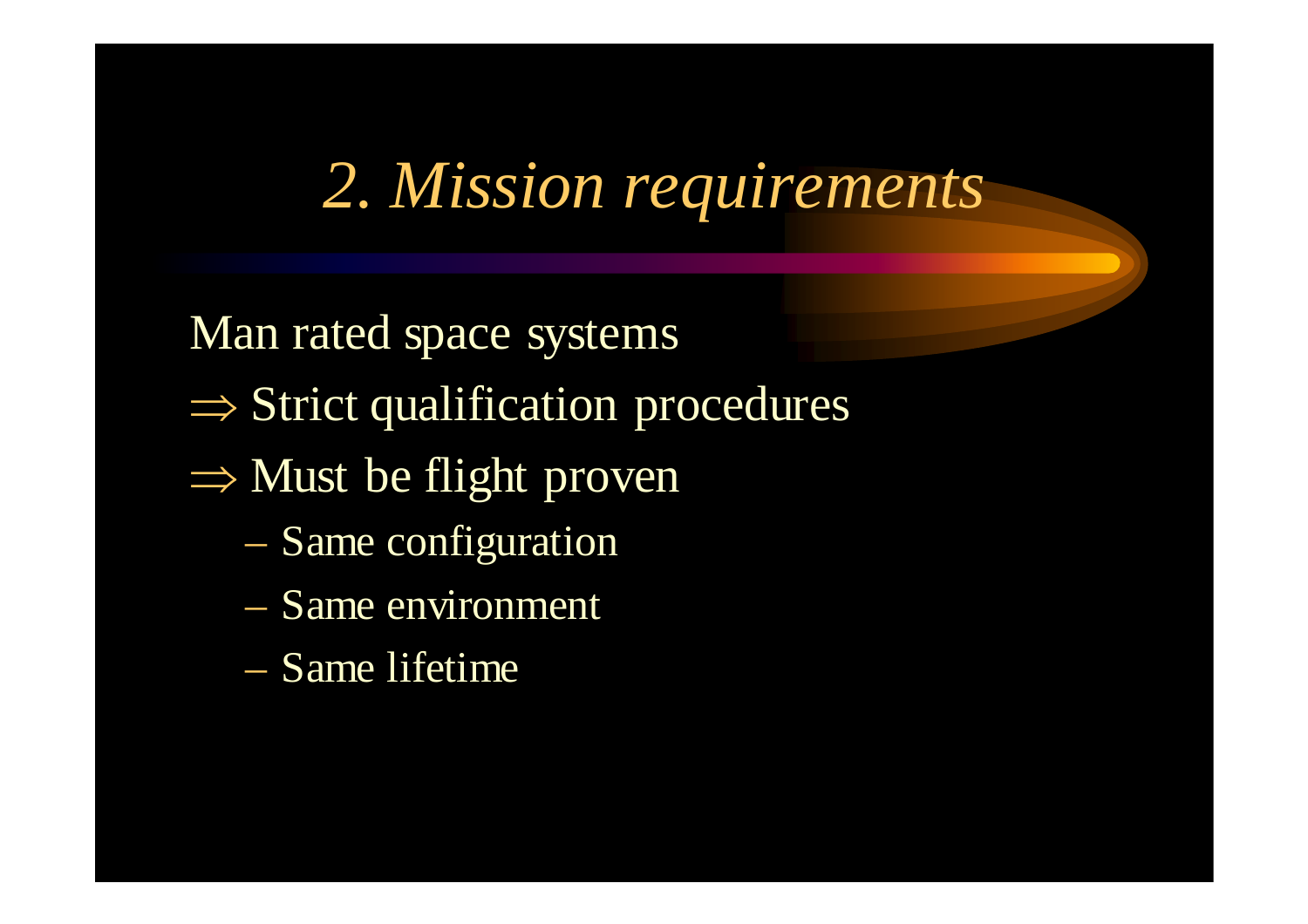### *"Flight proven" implications*

- a) Propulsion systems must be tested with same configuration
- b) Habitable modules must be tested with same LSS and no support from Earth
- c) Aerocapture and EDL must be tested with same constraints, shape and size of vehicles
- d) ISPP unit, deployment and use, must be tested in the same environment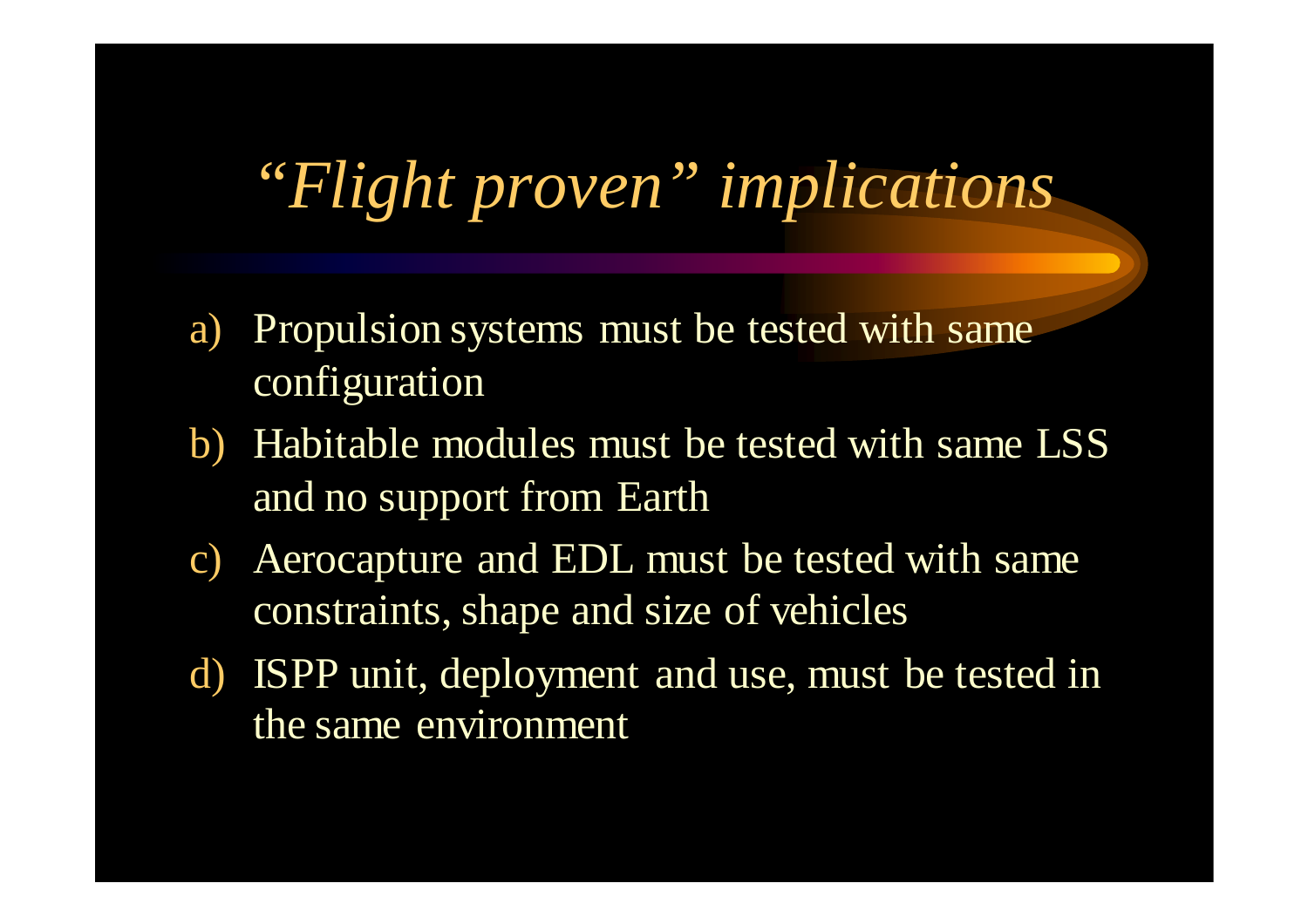## *"Flight proven" implications*

- e)Ascent from Mars must be tested
- f)Rendezvous in Mars orbit must be tested
- g)Final atmospheric Earth re-entry must be tested
- h) Physiology and human activities in Martian gravity must be tested

 $\Rightarrow$  Entirely automated mission with no scientific return???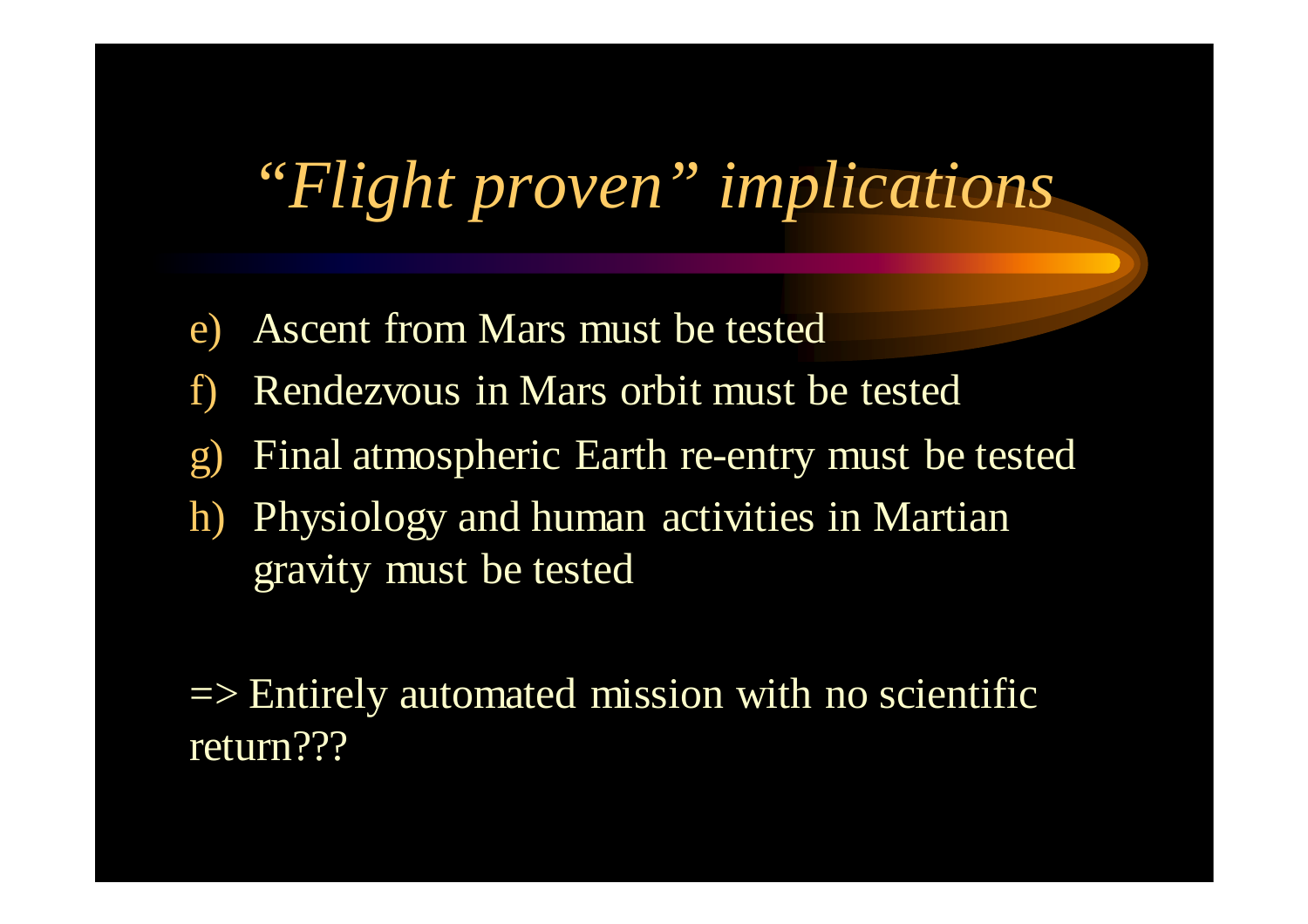# *3. Adaptation of Mars sample return*

What about MSR for the qualification of several systems that will be used for the manned mission?

Idea: approximately same vehicle (shape, size and mass) as for the manned mission

Typically 31 tons at Mars entry (Salotti 2012, cargo or hab)

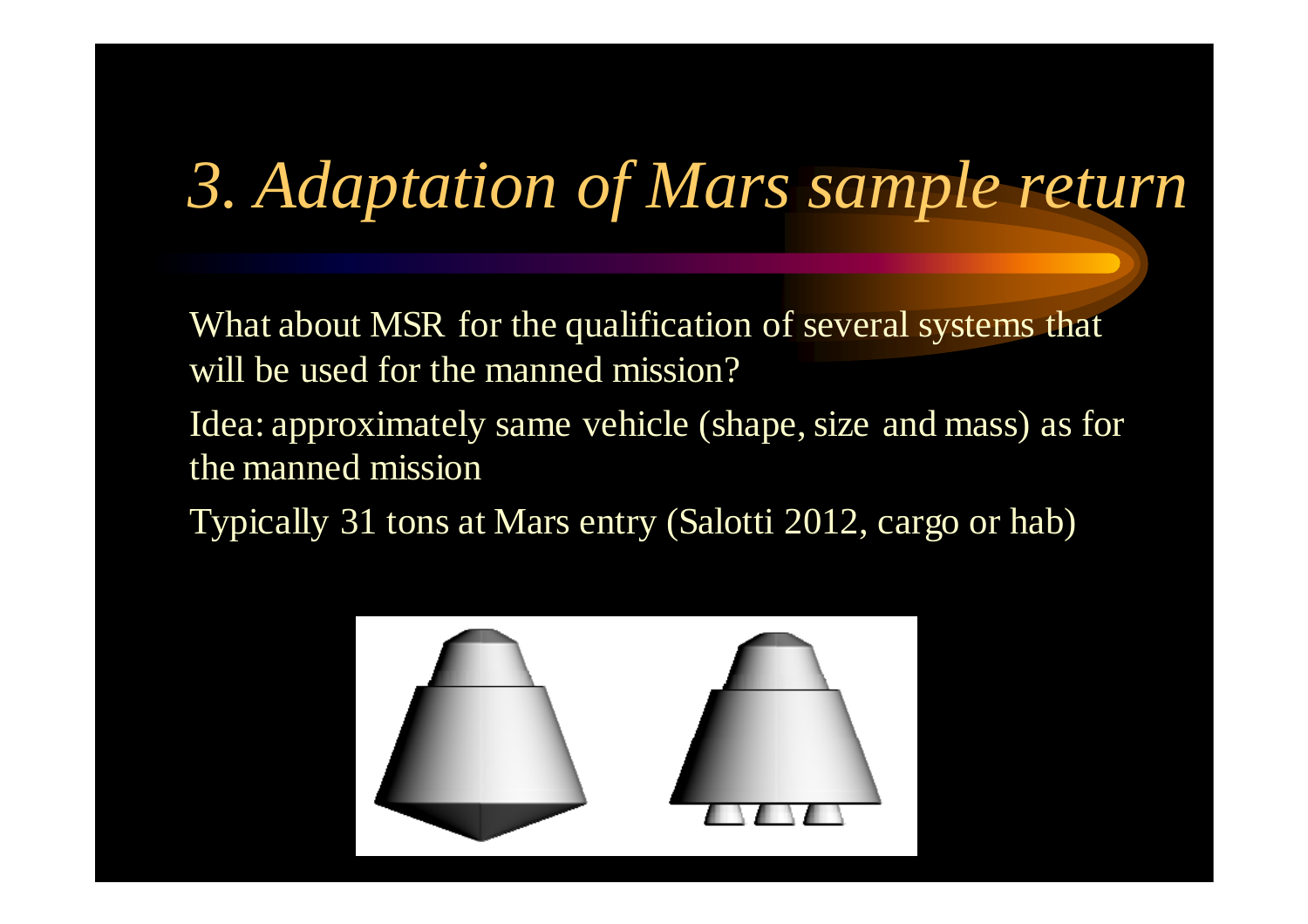#### *Mission characteristics*

Payload on Mars: 15 tons

- Power plant: 2 tons
- ISPP atmosperic unit: 1 ton
- ISPP ground unit: 2 tons (NASA DRA p.107)
- $\mathcal{L}^{\text{max}}_{\text{max}}$ Robots for samples: 2 tons
- Structure, packaging, deployment: 2 tons
- ERV, for direct return (partially wet) : 4 tons
- Margins: 2 tons

Aerocapture and EDL systems: 15 tons

Total for TMI: 30 tons

Possible launcher: NASA  $SLS$  ( $>$  40 tons capability)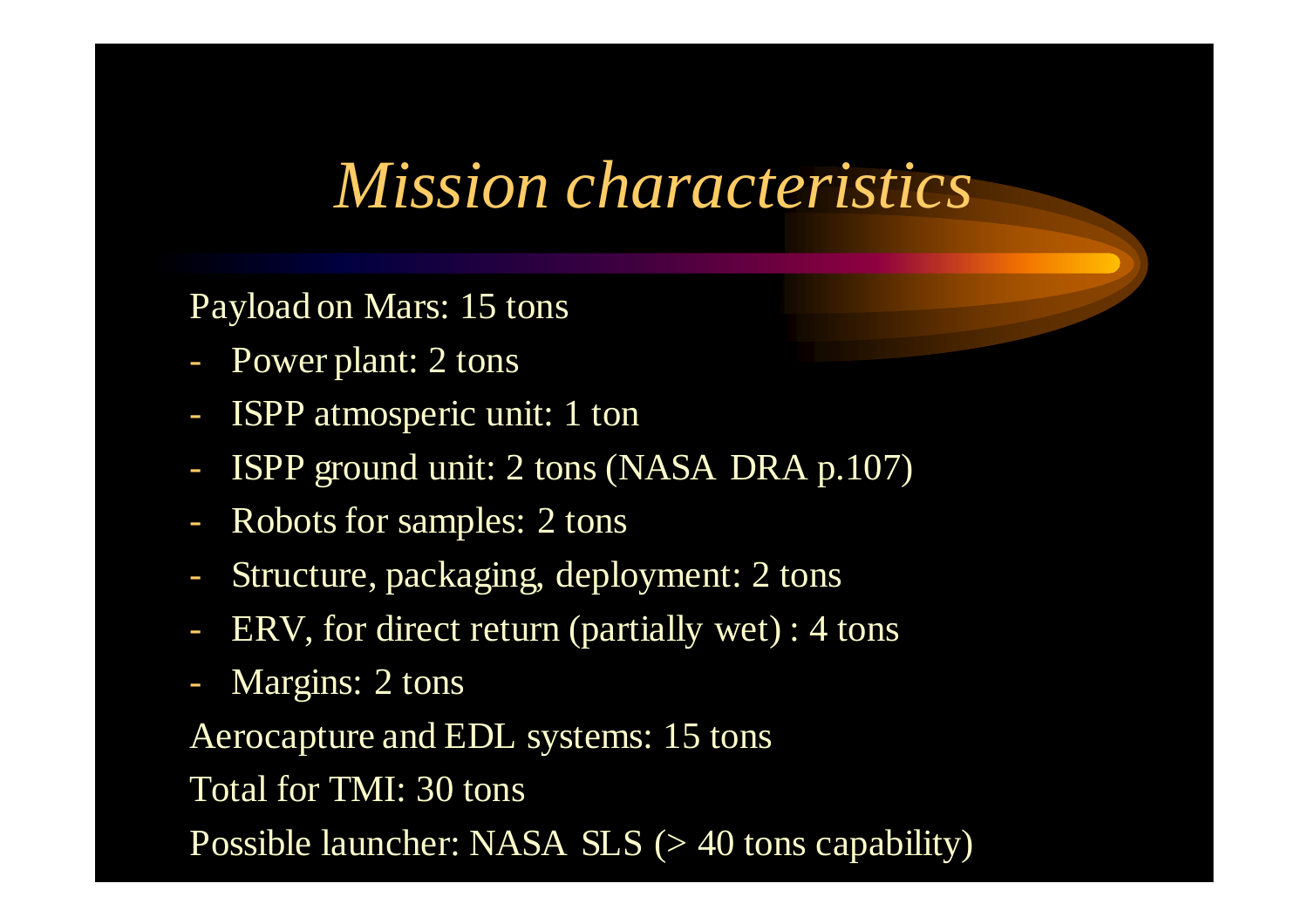# *Qualification of systems*

- Propulsion systems for TMI (requ. a)
- • Aerocapture and EDL, systems and procedures (requ. c)
- ISPP unit (requ. d)
- Ascent from Mars with heavy vehicle (requ. e)
- Rendezvous in Mars orbit can also be tested in a symbolic way using a small orbiter (requ. f)

 $\Rightarrow$  Must be included in the roadmap !!!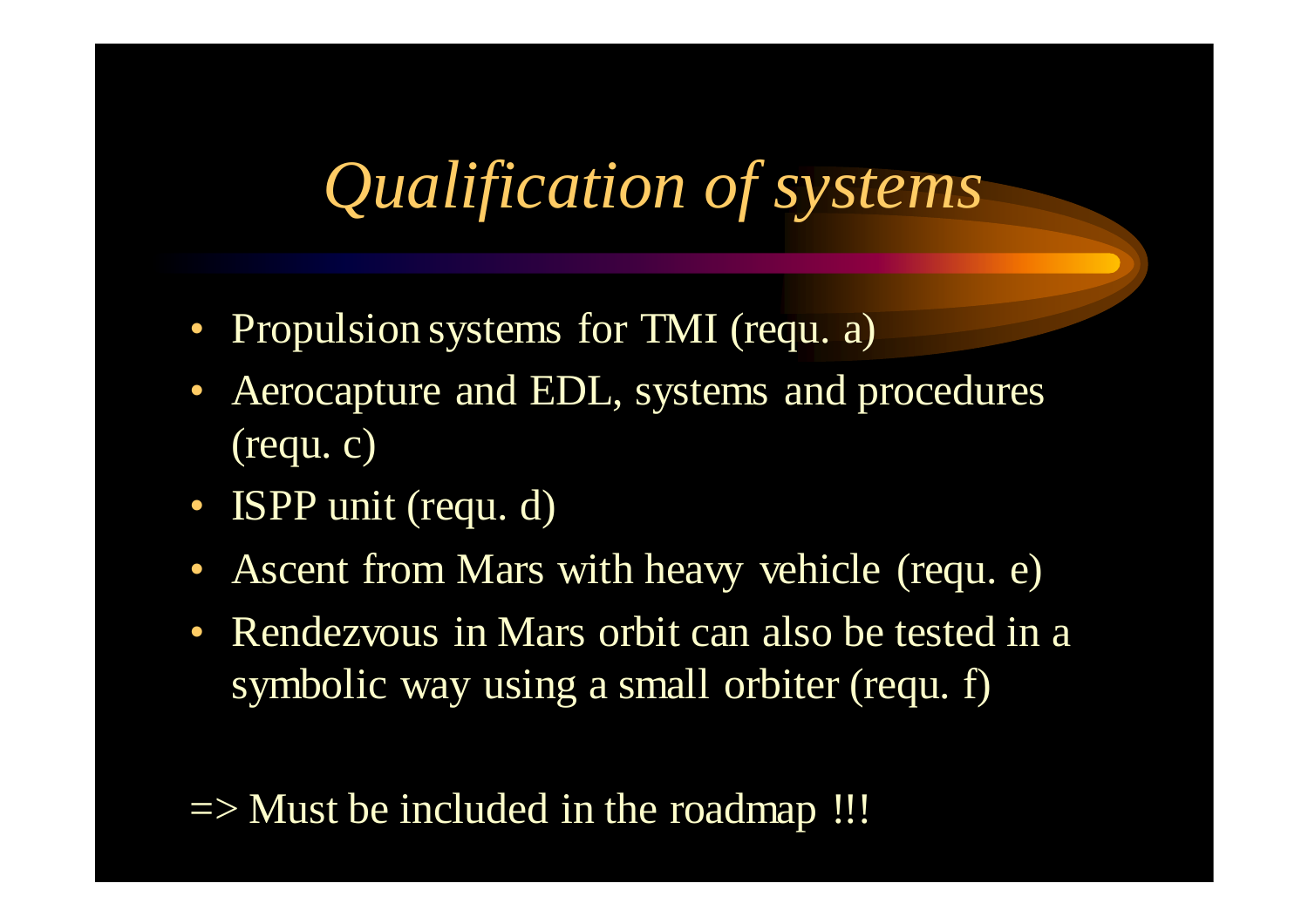#### *4. High Earth orbit mission*

ISS not appropriate:

- -Support from Earth
- $\mathcal{L}^{\text{max}}_{\text{max}}$ LSS not optimized for Mars mission
- -Different volumes, different habitat
- - Not adapted for Martian gravity testingLEO not adapted for testing
- -- Earth re-entry at high velocities
- $\mathcal{L}^{\text{max}}_{\text{max}}$ Radiation shielding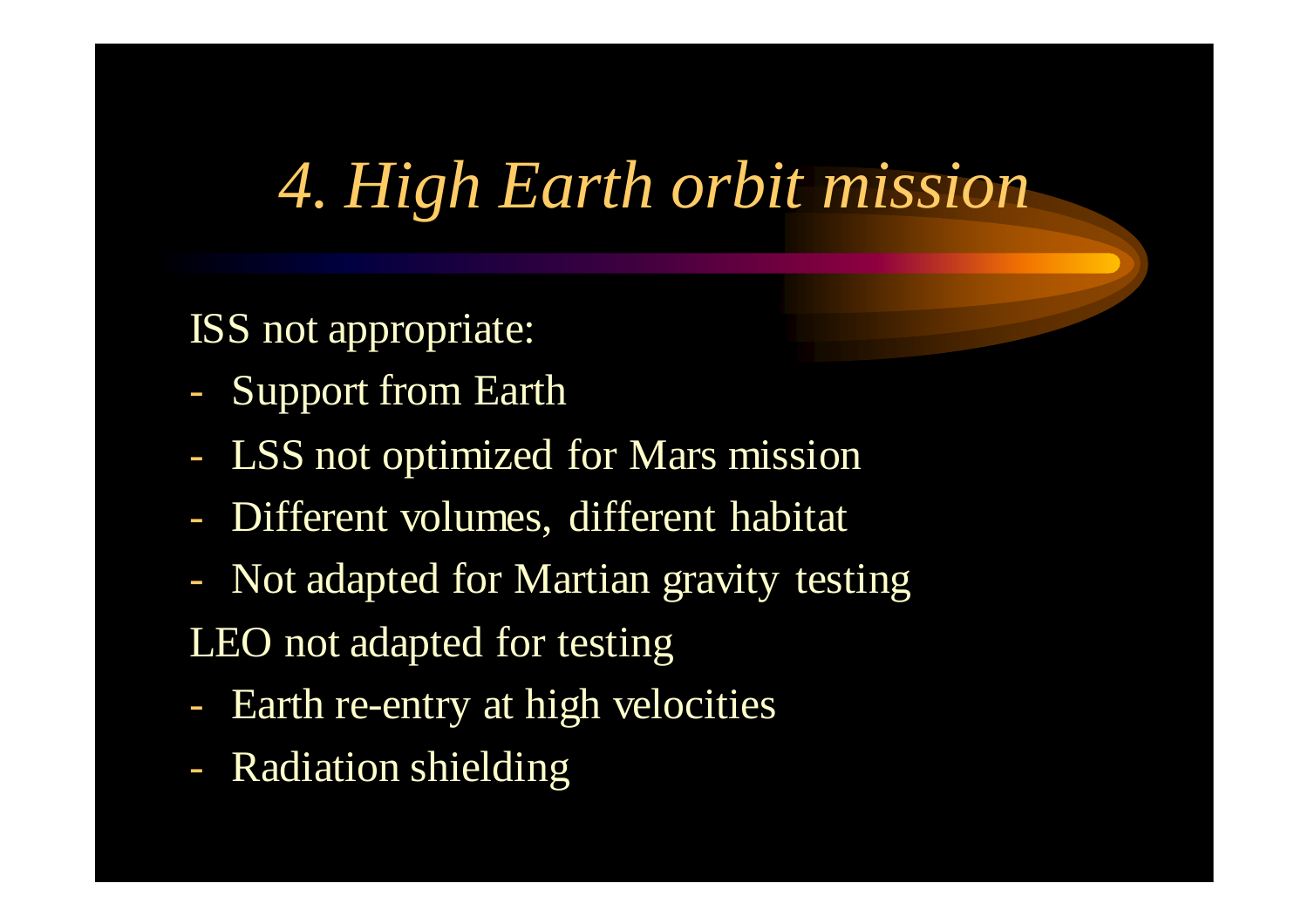### *HEO mission, what for?*



- Test/qual. the propulsion systems (requ. a)
- Test/qual. the habitable modules of the Mars mission (requ. b)
- - Test/qual./Optimization of Earth re-entry systems and procedures (requ. g)
- - Tests/qual. human activities in an analog environment of Martian gravity (requ. h)
- Tests of 0-g counter measures